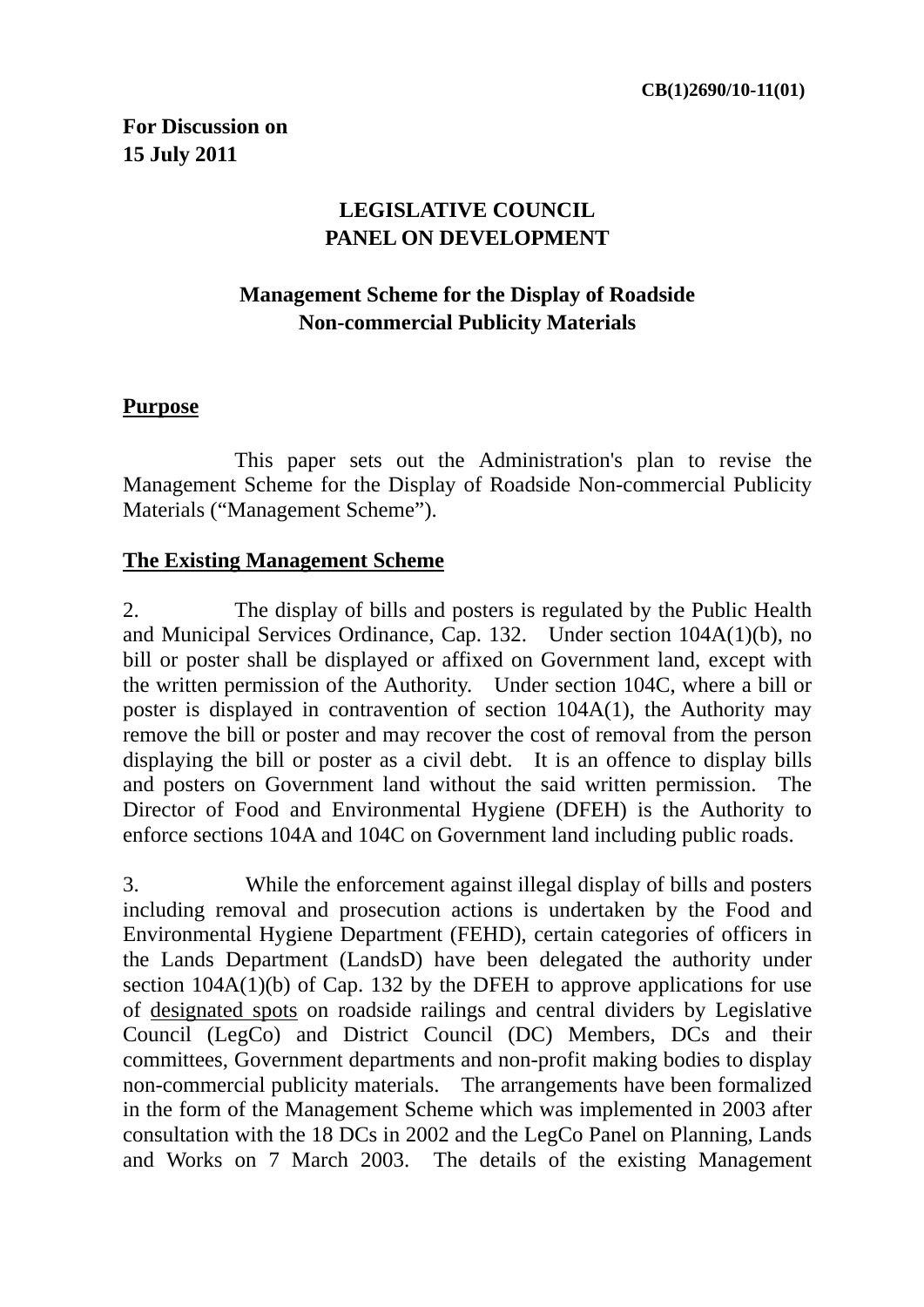Scheme are set out in a pamphlet at **Annex A**.

4. At present there are 22 451 designated spots in the whole territory under the Management Scheme including 2 816 spots at central dividers, 3 342 spots within 10 meters on the traffic downstream side of the pedestrian crossings/road junctions and the remaining 16 293 spots in other locations. For road safety reasons, no banner spots are located at (a) the sections of roadside railings within 30 meters on the traffic upstream side of pedestrian crossings/road junctions (with the exception that banner spots within a one-way street will not be subject to the 30-meter safety restriction if they do not obstruct the views of drivers getting on to a major road); and (b) the sections of central dividers within 30 meters on both the traffic upstream and downstream sides of pedestrian crossings/road junctions because this is considered as the shortest stopping distance required by a general motorist to think and to stop his car after he has seen the danger on a road with a speed of 50km/h.

### **Review of the Management Scheme**

5. The Ombudsman issued a report on "Control of Roadside Banners" in December 2008 putting forward a number of recommendations on the Management Scheme (a copy of the Report is at **Annex B**). The recommendations touched mainly on : (A) the objective of the Management Scheme; (B) the rules of the Management Scheme; and (C) the locations of the designated spots under the Management Scheme. The Administration thereafter gave careful consideration to the Ombudsman's recommendations.

#### (A) Objective

6. To give effect to The Ombudsman's recommendation to articulate the objective of the Management Scheme for public information, the Administration would be prepared to revise the objective as follows :

> "The display of bills and posters on Government land including display of roadside publicity materials is an offence unless such display is with the written permission of the Authority by virtue of section 104A(1) of the Public Health and Municipal Services Ordinance, Cap.132. The Management Scheme aims at ensuring that the display of roadside publicity materials :

> (a) is for the purpose of the promotion of public awareness of matters of general and significant community interests of non-commercial nature. In this connection, priority will be given to such display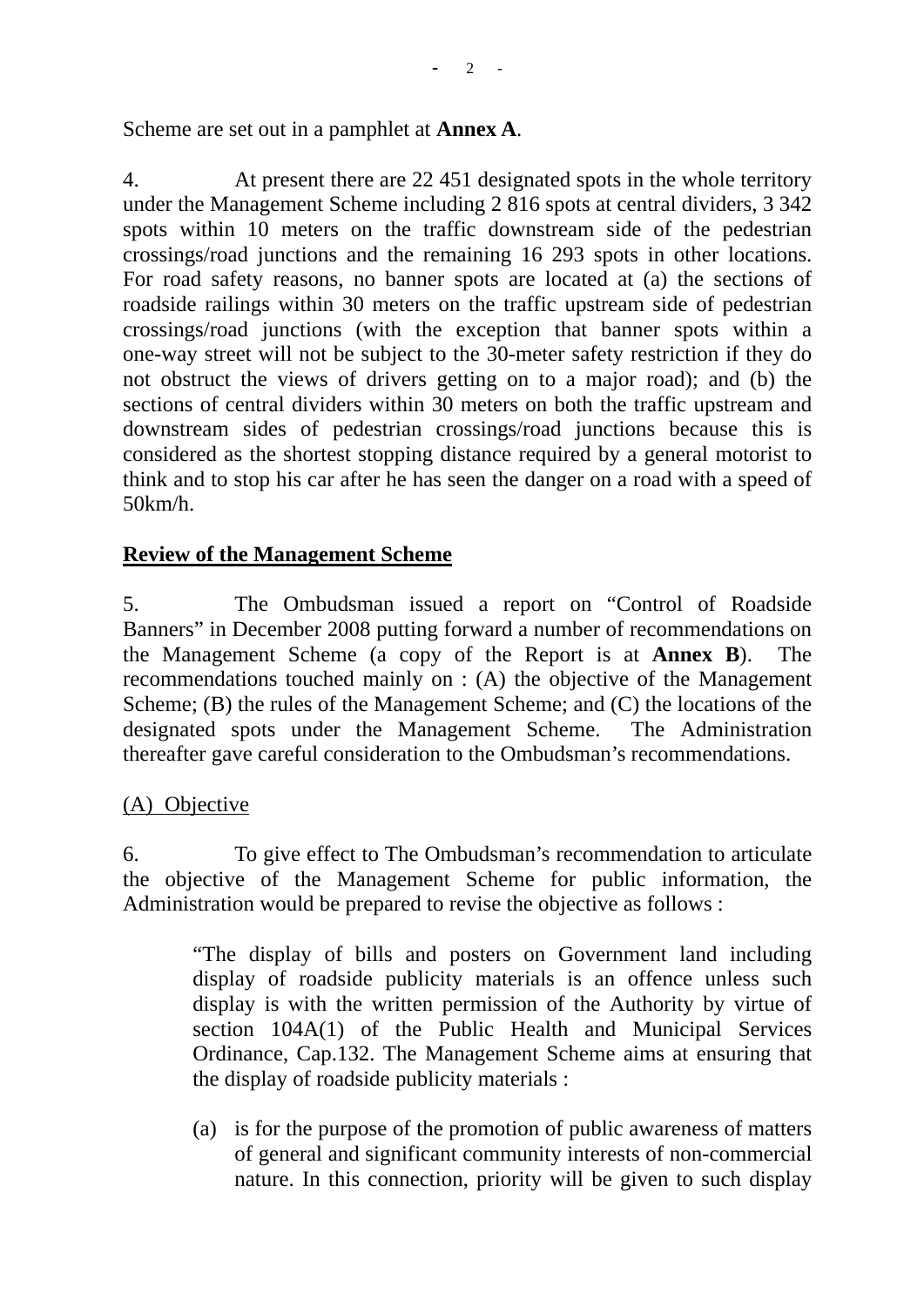which is by LegCo and DC Members to communicate with their constituents, which seeks to promote public awareness or participation in matters of district administration and community building, and which is by the Government to promote important public events and campaigns such as the East Asian Games, "Keep Hong Kong Clean" and "Anti Drug Abuse";

- (b) is permitted in an orderly fashion for those classes of persons specified in the Management Scheme at spots designated by the Authority;
- (c) will not prejudice the safety of pedestrians and motorists using the road concerned; and
- (d) is subject to such other terms and conditions provided in the Management Scheme such as the maintenance and removal of the banners."

### (B) Rules

7. Taking aboard the Ombudsman's recommendations to revise the rules for proper administration of the Management Scheme, the Administration would be prepared to make clear in a revised pamphlet that –

- (a) the display of roadside publicity materials is for the purpose of the promotion of public awareness of matters of general and significant community interest of non-commercial nature. In this connection, priority will be given to such display :
	- (i) which is by LegCo and DC Members to communicate with their constituents, which seeks to promote public awareness or participation in matters of district administration and community building; and
	- (ii) which is by the Government to promote important public events and campaigns such as the East Asia Games, "Keep Hong Kong Clean" and "Anti-Drug Abuse";
- (b) the information imparted must comply with the requirements below :
	- (i) the information must not promote any commodities, services provided at a fee, fee paying training courses and activities.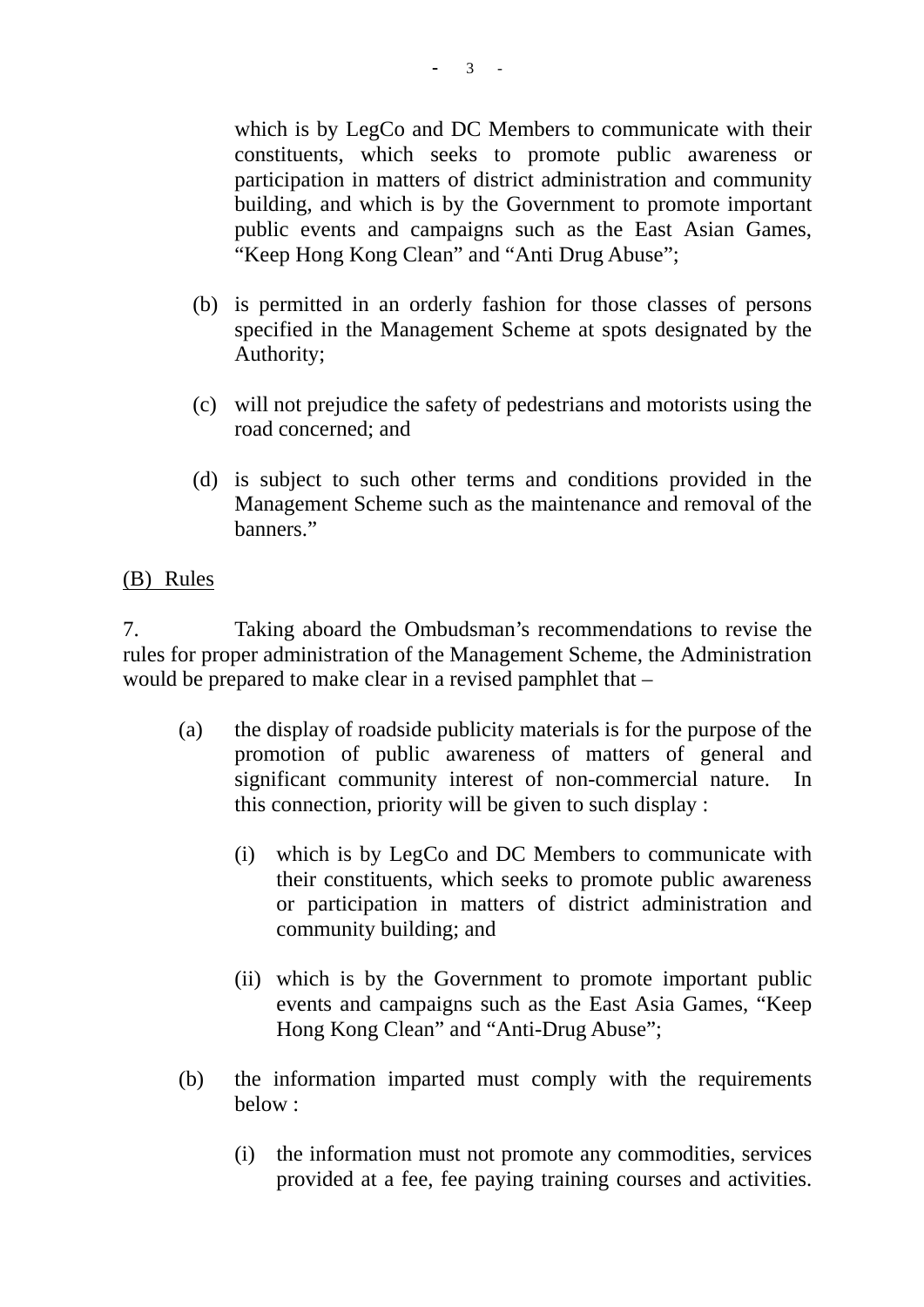(However, the restriction does not apply to services, training courses and activities co-organised by government departments. For these cases, written confirmation from concerned government departments is required.);

- (ii) transfer, loaning out or assignment of the designated spots is not allowed;
- (iii) there should be conspicuous and clear indication on the display itself of the individual or organisation allocated the spot. The individual or organisation must be the chief beneficiary of the display; and
- (iv) the contents of the publicity materials to be displayed shall be in compliance with the laws of the Hong Kong Special Administrative Region. No publicity materials of an obscene or objectionable nature shall be displayed;
- (c) the approval of applications does not imply any endorsement or approval of the contents of the publicity materials by the Government of the Hong Kong Special Administrative Region or its officers; and
- (d) no commercial advertisement shall be permitted.

### (C) Locations of the Designated Spots

8. The Ombudsman expressed concern that roadside banners could come loose over time or in poor weather conditions and this could pose traffic hazard, especially where they were attached to central dividers or close to pedestrian crossings. The Administration would therefore be prepared to replace all the 2 816 banner spots at central dividers and those 3 342 spots within 10 meters on the traffic downstream side of pedestrian crossings/road junctions. The Administration would find the replacement spots to make up the original number of 22 451 spots, albeit that the 6 158 replacement spots could well be located in less prominent locations than the original ones.

#### **Public Consultations**

9. The Administration sought the views of the motorist associations/road safety concern groups and academics in July 2010 on the recommendations to replace the designated spots at central dividers of roads and within 10 meters on the traffic downstream side of pedestrian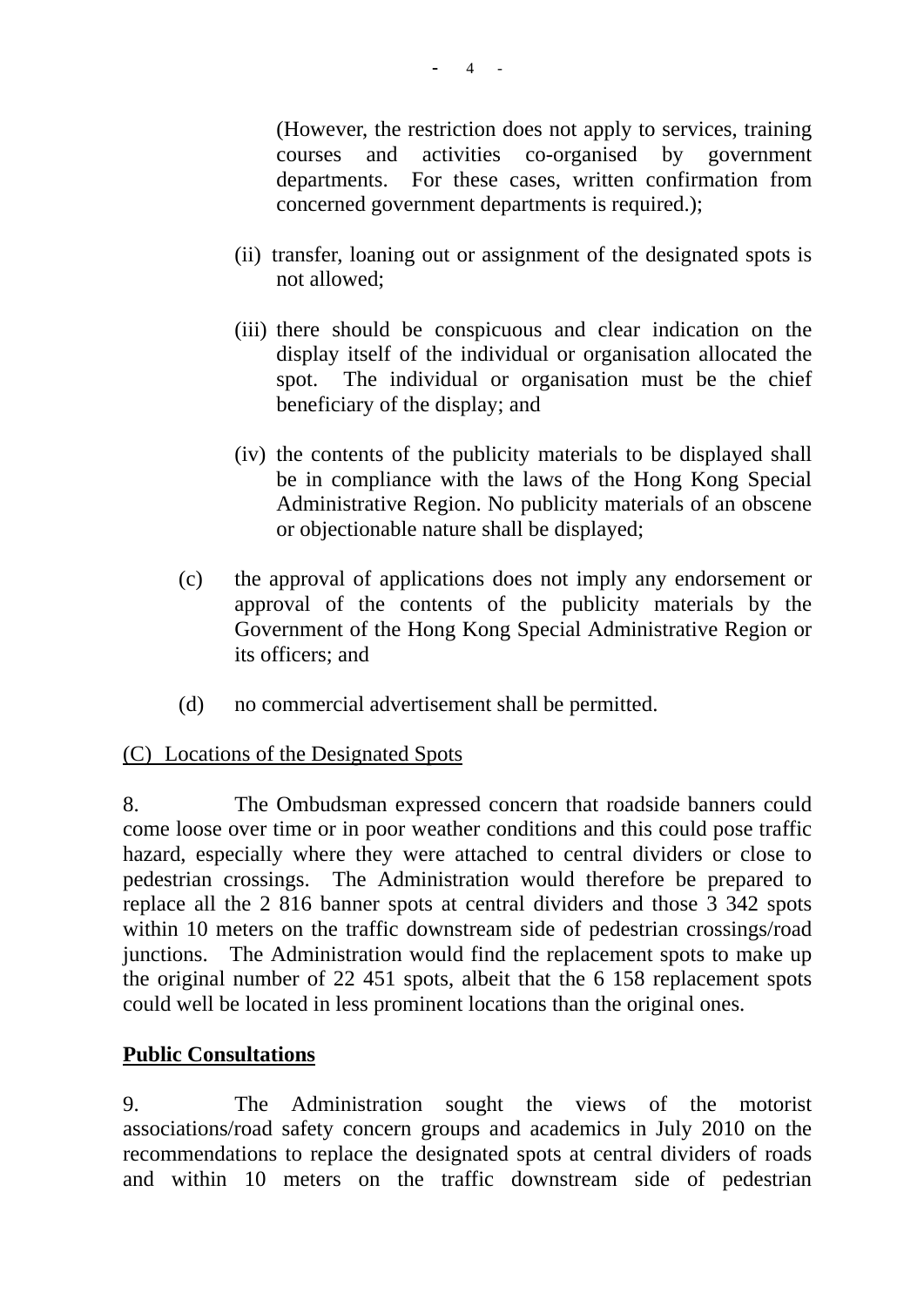crossings/road junctions. The consultees generally supported the proposed changes from the traffic safety grounds. The Administration also conducted a public opinion survey in May 2010. The results showed that the public were largely in favour of the proposal to replace the existing banner spots at central dividers and those within 10 meters on the traffic downstream side of pedestrian crossings/road junctions.

10. To take forward the above changes to the Management Scheme, LandsD, together with FEHD, Transport Department (TD) and Home Affairs Department consulted the Chairmen and Vice-chairmen of the 18 DCs on 17 June 2010, followed by a district by district consultation with the 18 DCs. DC Members were generally receptive to the proposed changes regarding the objective and rules of the Management Scheme. As for the locations of the spots to be replaced, DC Members' views were diverse. In general, DC Members viewed the prohibition of banners on central dividers as less controversial given the road safety concerns but opposed more strongly against the 10-meter traffic downstream prohibition.

11. During the consultation, DC Members also commented on the enforcement against unauthorized banners. Members voiced dissatisfaction with the current enforcement efforts against unauthorized publicity materials. Some DC Members criticized the Administration for not being proactive enough in taking enforcement actions. DC Members generally considered that a more comprehensive enforcement system should be put in place and called for enhanced enforcement action against all unauthorized publicity materials.

12. The Administration noted that DCs are generally supportive of the revised objective and rules and would proceed to implement the revised versions. After carefully reflecting on DCs' views on the locations of the designated spots, the Administration would be prepared to revise its earlier plan by proceeding to replace only the 2 816 banner locations at the central dividers of roads and to keep the 3 342 spots within 10 meters on the traffic downstream side of the pedestrian crossings/road junctions pending further study. There would be replacement spots for the 2 816 banner locations at the central dividers and so the total number of banner locations would remain unchanged at 22 451. More information would be collected to assess the need to replace the banner spots at less than 10-meter downstream from pedestrian crossings/road junctions.

13. To address DCs' concerns, the Administration would step up the enforcement action against unauthorized publicity materials. Unauthorized display outside the designated spots as well as the authorized ones not